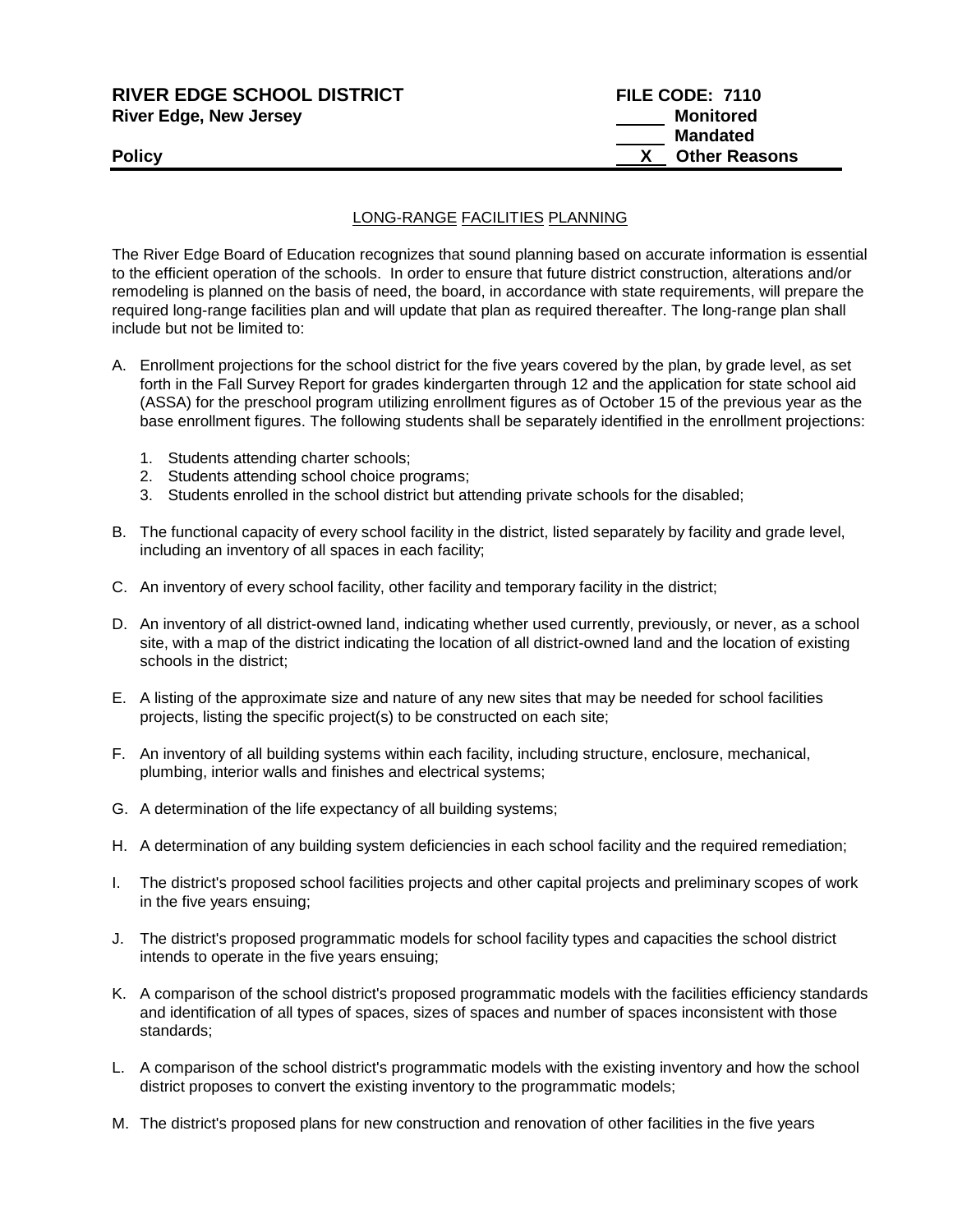### LONG-RANGE FACILITIES PLANNING (continued)

ensuing, setting forth each proposed new other facility, addition and renovation, including each separate space to be constructed or renovated and all other facilities to be sold, converted to other non-school facility uses or razed;

- N. For each school facility for which the school district is seeking approval of additional space or waiver of a facility efficiency standard to be approved, the school district shall submit documentation supporting the request;
- O. For each school facility to be replaced, a preliminary comparison of the cost of replacement of the school facility verses the cost to rehabilitate the school facility;
- P. Preliminary data to support each proposed new school facility or addition, renovation to an existing school facility and the removal from the school district's inventory of school facilities each school facility to be sold, converted to non-school facility use or razed;
- Q. A preliminary estimate of the cost of every school facilities project set forth in the long-range plan; and
- R. A district board of education resolution approving submission of the long-range plan.

Planning for major rehabilitation and remodeling will be incorporated into the school district master plan on a scheduled basis.

#### Reporting to the Board

In order to apprise the board of the continuing relevance of the capital construction plan, the superintendent shall annually report to the board:

- A. Number of new residential units approved;
- B. Enrollment by grades during the school year monthly;
- C. Student population projections prepared every year, and compare the actual population figures to the previously projected figures to detect early, for the benefit of the board, any changes in population trends.

In planning for the enlargement or modification of its facilities, the board shall consider not only the number of children whose educational needs must be met, but also the physical requirements of the program it deems best suited to meet those needs. Each school building and site shall provide suitable accommodations to carry out the educational program of the school including provision for the disabled, pursuant to law and regulation.

#### Substandard Facilities

All existing school facilities will be evaluated annually for their suitability to current district needs. Any facilities found to be substandard according to the administrative code shall be corrected as quickly as possible in compliance with law.

| Adopted:             | January 31, 1990                                     |
|----------------------|------------------------------------------------------|
| Revised:             | June 1991, May 7, 2003, Legal Update January 7, 2004 |
| NJSBA Review/Update: | September 2017                                       |
| Readopted:           | March 13, 2019                                       |

Key Words